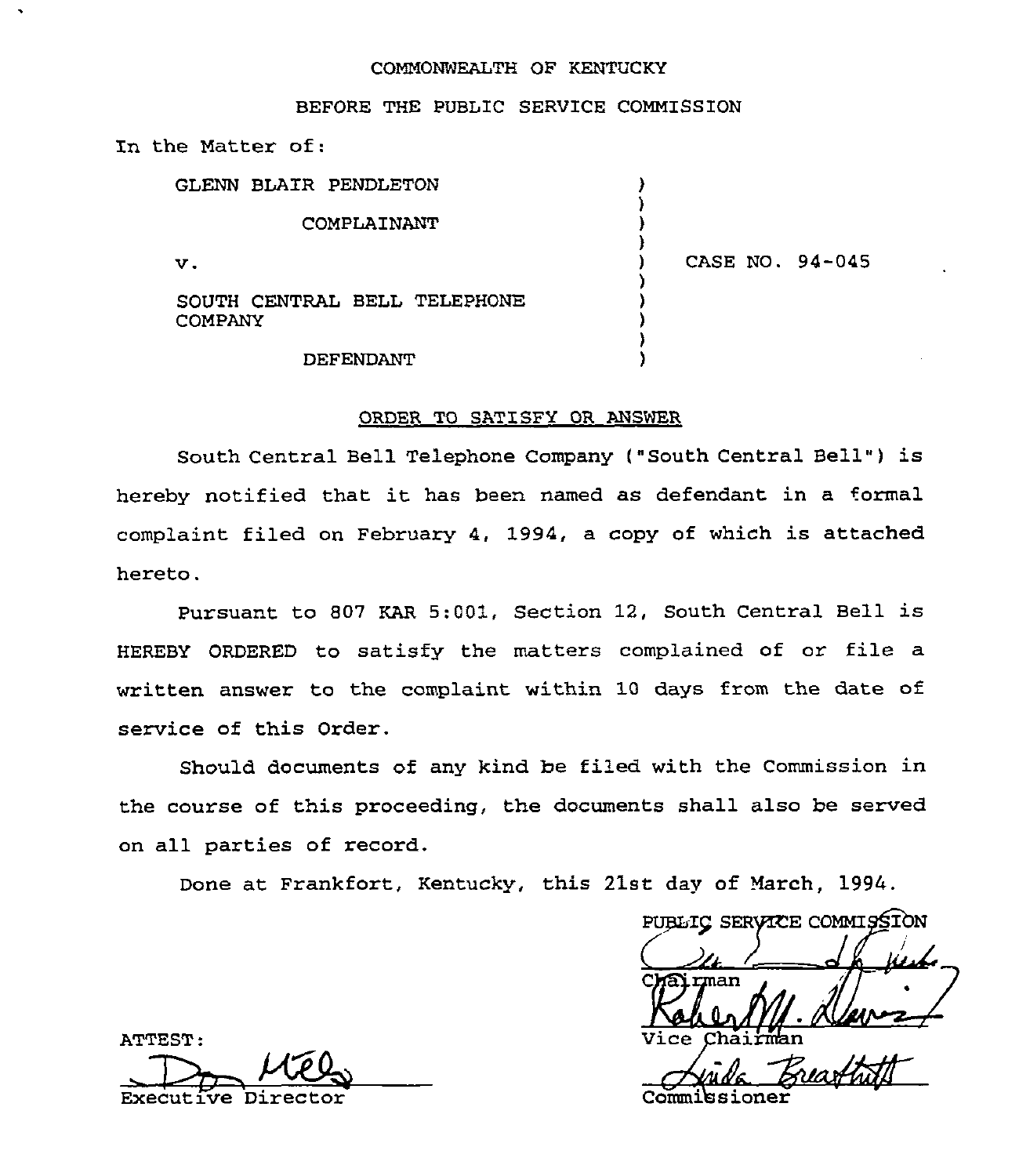## COMMONWEALTH OF KENTUCKY

# BEFORE THE PUBLIC SERVICE COMMISSION

In the matter of: GLENN BLAIR PENDLETON  $\Delta$  $\mathbf{r}$ COMPLAINANT  $\mathbf{\Sigma}$  $\mathbf{\Sigma}$ VS  $\mathbf{r}$  $\mathbf{r}$ SOUTH CENTRAL BELL  $\mathbf{r}$  $\lambda$ DEFENDANT

 $94 - 045$ 

C 0 <sup>M</sup> P L <sup>A</sup> I <sup>N</sup> T

The comolainant of GLENN BLAIR PENDLETON respectfully shows:

- (a) Glenn Blair Pendleton i352 South First Street Louisville. KY 40208
- (b) South Central Bell 601 West Chestnut Street Louisville. KY 40202

(c) That: The Defendant has acted zn an arbitrarv and descriminatory manner by refusing to provide telephone service to the Complainant within a reasonable period of time. This refusal of service has delayed the remodeling of the Complaintant' building and delayed the opening of the Complainant's business. This delay will ultimately result in a significant loss of income, since telephone service is an absolute requirement to the operation and management of the Complainant's inn, restaurant and catering business to be located in the Complaintant's building. The Complainant charges that the Defendant's refusal to provide service in a timely manner is directly responsible for this loss.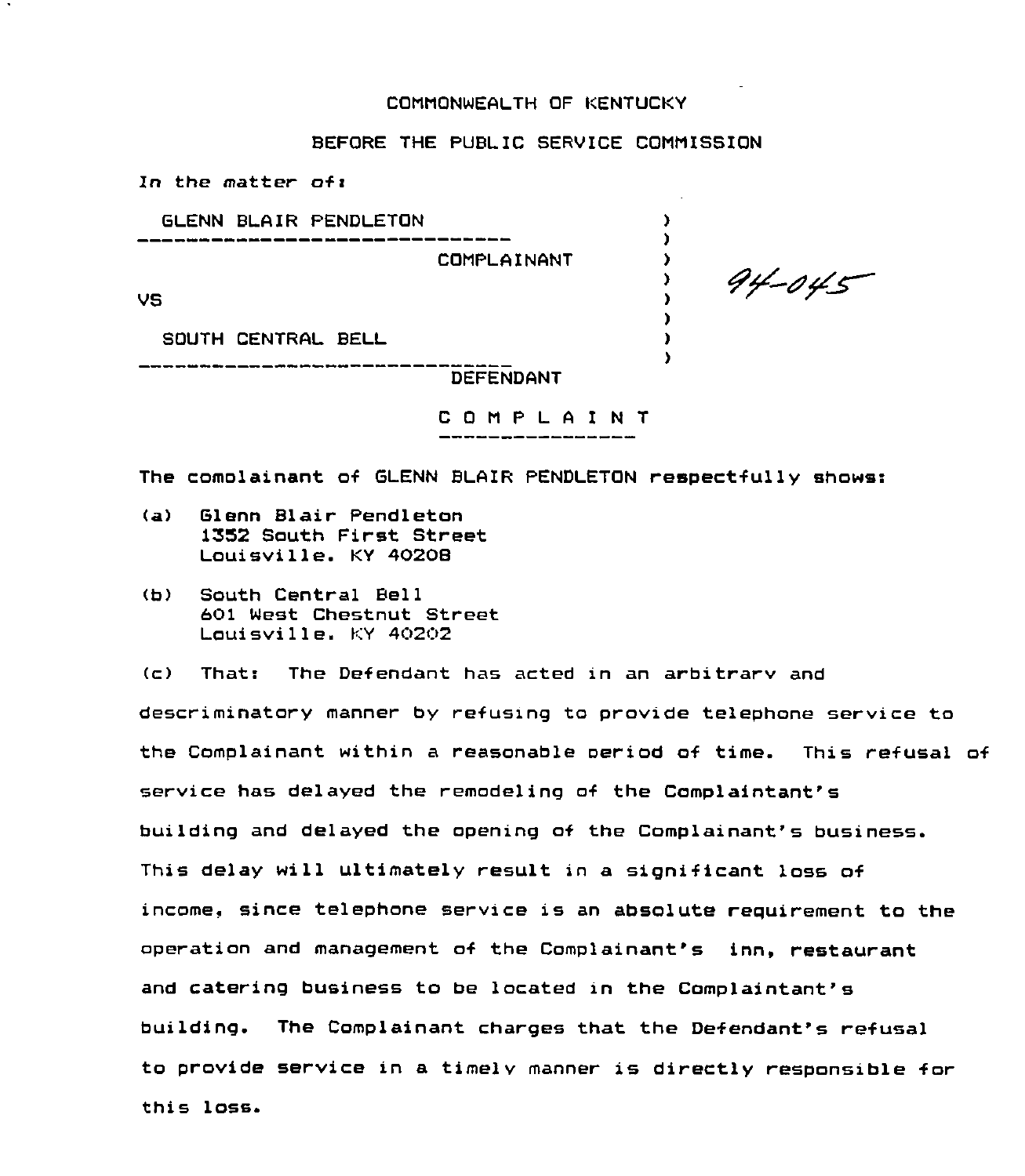# Glenn Blair Pendleton VS South Central Bell Page 2

The Complaintant placed an order for telephone service to his lodge located on Greenshores Road, McDaniels, KY in October, 1995, and has been given a service date of April 21, 1994. In response to the Claimants protests, the Defendant's representatives have presented several conflicting and illogical excuses for not providing the service at an earlier date. These excuses include "We have no right-of-way", "The cable pairs on Greenshores property do not belong to South Central Bell", "The 25-pair cable serving Greenshores terminates in the garage of one of the residences and we have no access to the cross connect box in that garage", "The cable pairs between that garage and the lodge probably are defective", "No, we haven't tested them", and "The outside plant engineer responsible for the area xs overworked and does not have the staff to do all the work assigned to him".

It appears to the Complainant that the Defendant's representatives do not know what facilities they have in the area nor what their operational status is. And since they obviously feel that they are overworked, they have not bothered to find out what it would take to provide the complainant's service immediately.

Given the following facts, the Complaintant argues that a service interval greater than six (6) months to provide the single business line needed to start his new business is absurdlv excessives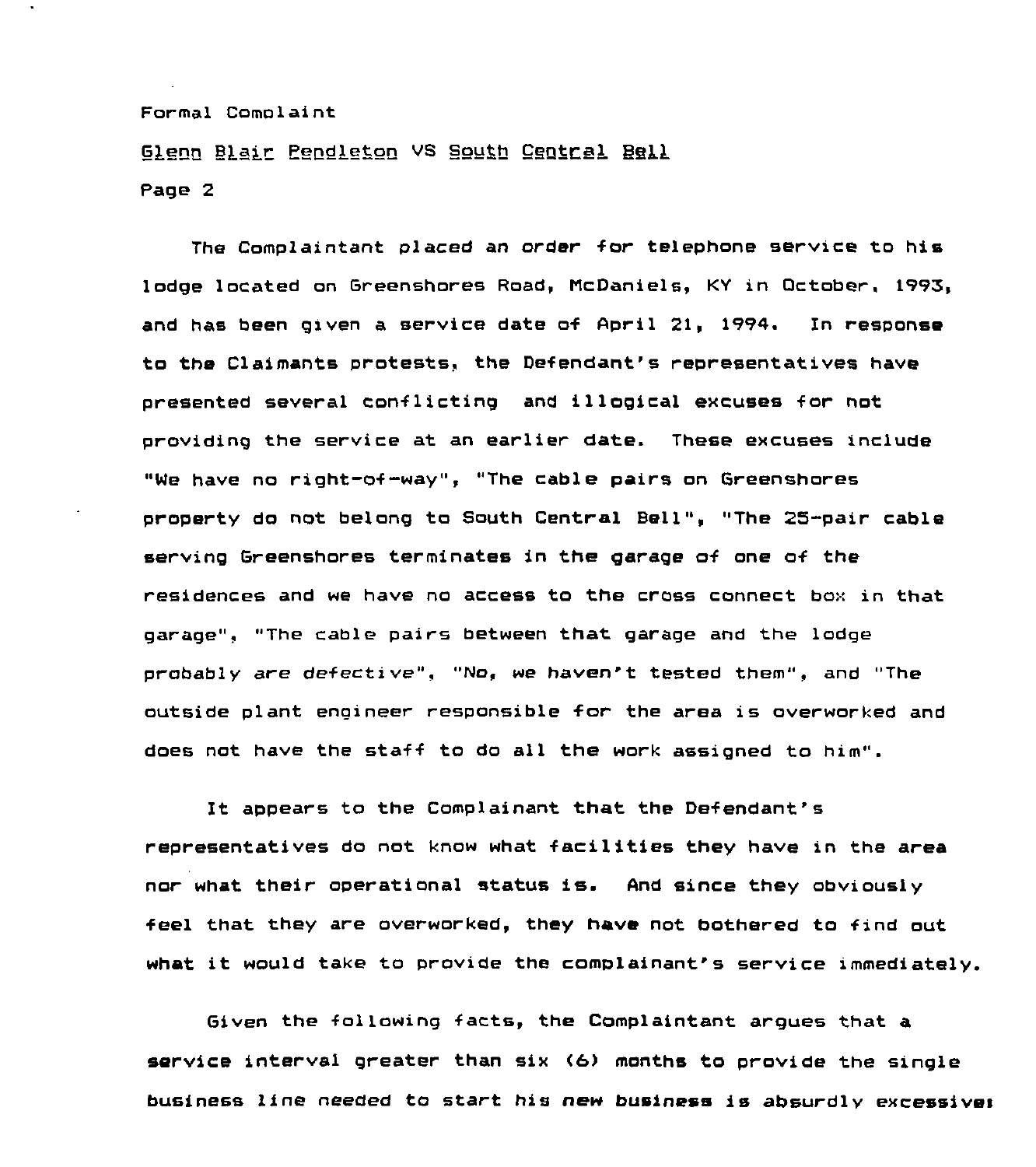Glenn Blair Pendleton VS South Central Bell Page 3

<1) The lodge building (formerly owned by the Kentucky Easter Seals Society) is located on Rough River Lake and is approximately 1.5 air miles from the serving central office (see the attached map).

(2> The lodge has had telephone services, previously. It had both business lines and a pay phone. <sup>A</sup> South Central Bell cross connect box for underground cable is located just outside the building and another is accross the street adjacent to the Meade County RECC pole that. provides power to the lodge. (Incidently, it took the Power Company less than two (2) weeks to restore electrical service. If the Defendant really wanted to provide timely service. the Defendant could have proposed ioint use of the Power Company's poles and right-of-way.)

<5) There appears to be two (2> existing rights-of-way to the property. The first, which is <sup>a</sup> little longer than the second, goes from the McDaniels Central Office about 0.25 miles down Highway 259 to Highway 110, then about 1.5 miles down Highway 110 to Greenshores Road (at Laurel Branch Campground) and then about 1.0 mile along Green Shores Road to the lodge. The second right-of-way goes from the McDaniel's Central Office accross a neighboring farm to a development called End-of-the-Rainbow and to Greenshores. The total length of this route is estimated to be less than 2.0 miles.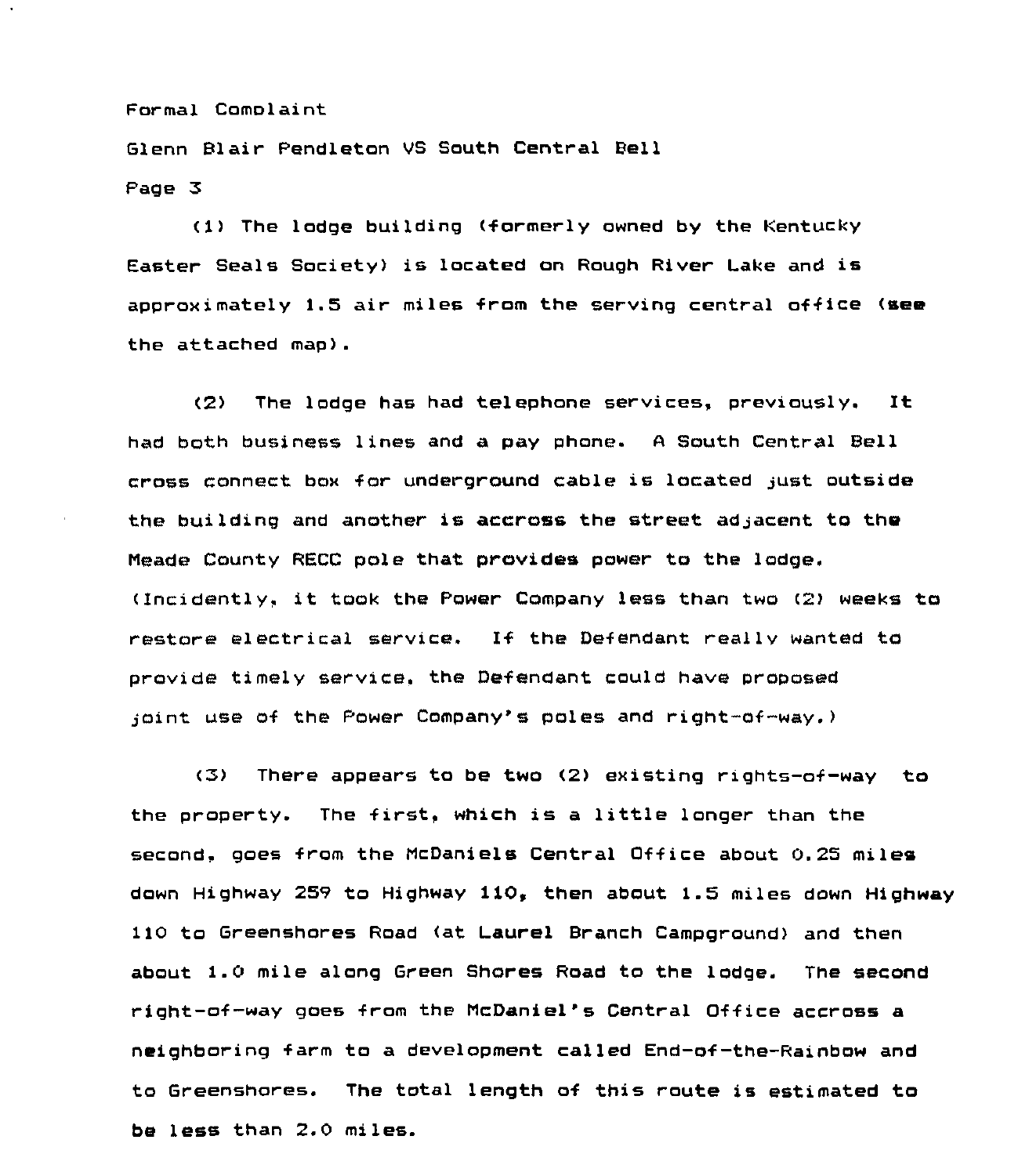Glenn Blair Pendleton VS South Central Bell Page 4

<4) There appears to be at least 2 cables serving the area around Greenshores) one down Hwy 110 at least as far as the Laurel Branch Campground. (The Campground also includes a pay phone.) There appears to be another cable serving End-of-the-Rainbow and Greenshores.

(5) There appears to be existing South Central Bell cable pairs interconnecting the buildings at Greenshores, and the Greenshores caretaker's residence had telephone service until about a year prior to the time the Complainant ordered service.

(6) There are, or have been, South Central Bell cable pairs from the McDaniels Central Office to the Complainant's building <lodge) at Greenshores.

(7) Because of the close proximity of the serving central  $office$  to the Complainant' building, it appears that the extension and cross connection of cable facilities to serve the Complainant's building could have been completed within a one or two day interval.

(8) Even if a new cable were reouired to provide the service, it is not reasonable to assign a six-month service interval to a one- to two-week implementation gob. There appears to be no technical reason why the cable could not have been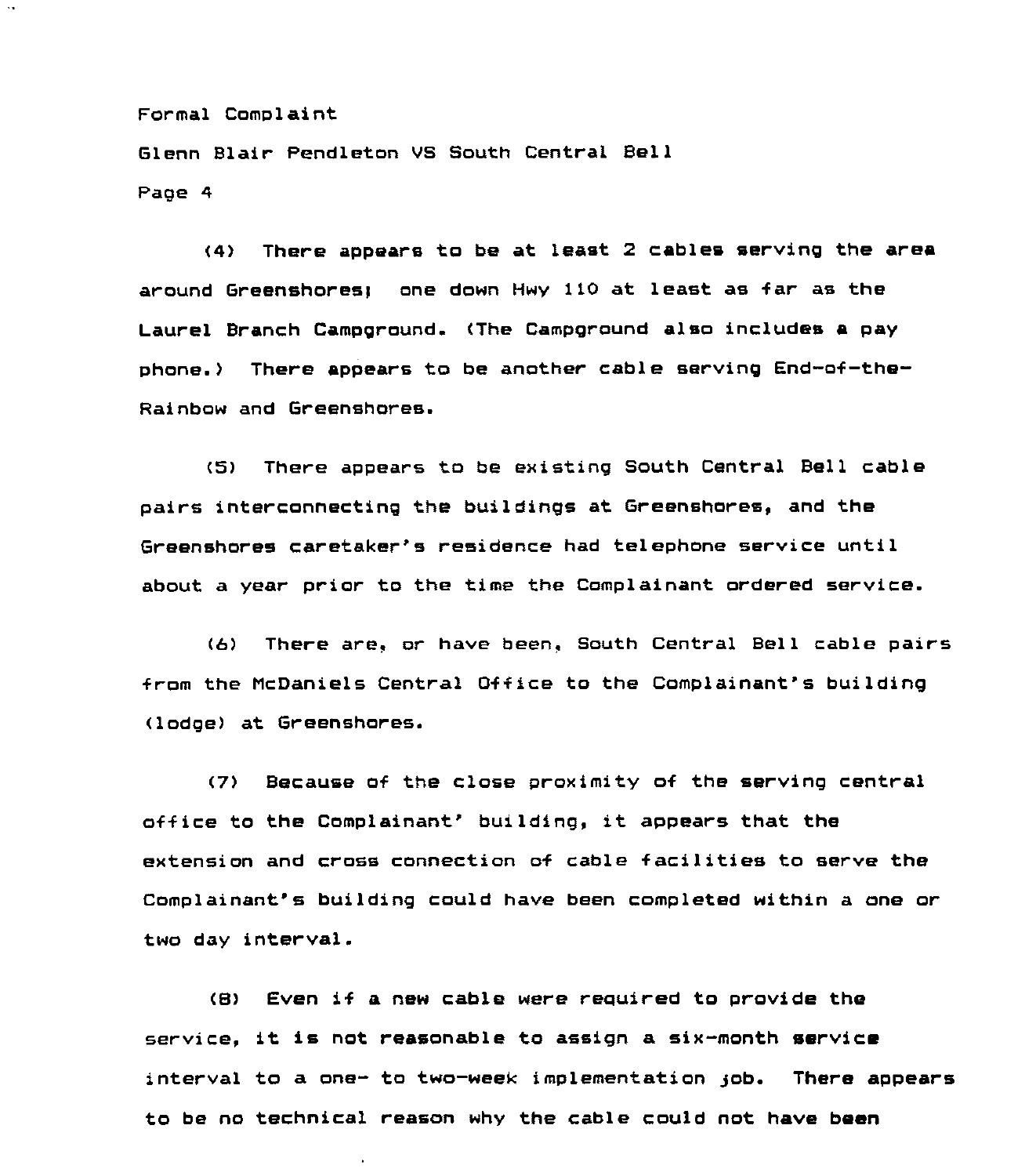Glenn Blair Pendleton VS South Central Bell

Page S

scheduled and implemented within the first month after the Complainant requested service.

Wherefore, the Complaintant asks that:

<1) The Public Service Commission rule that South Central Bell has defaulted in their oblibation to provide timely service and that said Company be required to provide the Complaintant' service immediately.

(2) The Public Service Commission establish specific service guidelines for the provision of new facilities xn served and previously served areas and that these guidelines be included in the appropriate tariffs and/or regulations to provide benchmarks for determining South Central Bell's performance in providing new and upgraded services. Punitive measures such as reductions in allowable profit margins for poor performance are appropriate and should be included. The guidelines should include service intervals for facility upgrades that take into  $account:$ 

- The location and type of the serving central  $(a)$ office, and
- <b) The distance and distribution of the unserved subscriber(s) from the serving central office.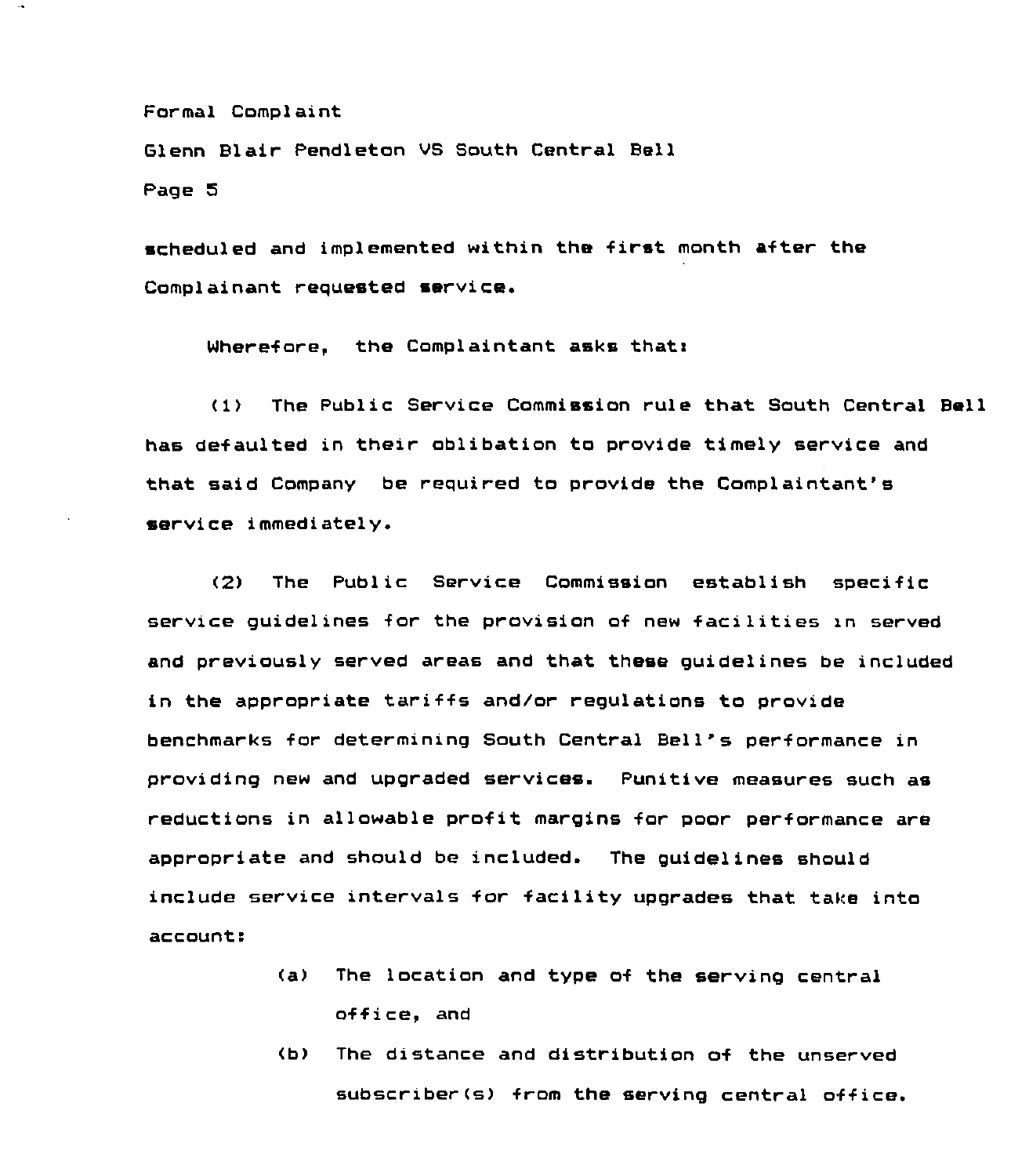Glenn Blair Pendleton VS South Central Bell Page 6

(3) The Public Service Commission reduce the Installation Charge for a business telephone service from S63.00 to \$34.50 (the same as the installation charge for a residential service). At present, service charges and installation charges are different for residential and business servires. <sup>A</sup> logical argument can be made to justify higher service charges for businesses since it can be argued that the average business user will use the telephone company's transmission and switching network more often and for longer periods than the average residential user and, therefore. should pay a higher rate. However, since the implementation of a business telephone service is identical to the implementation of <sup>a</sup> residential telephone service. there is no similar, logical justification for the difference in the charges. Thus, the higher installation charge for small businesses is both arbitrary and discriminatory, and therefore, should be reduced to that of the residential user.

Dated at Louisville, Kentucky, this 30th day of January <sup>1</sup> 994.

Glenn Blan Pendle

Enclosure — Map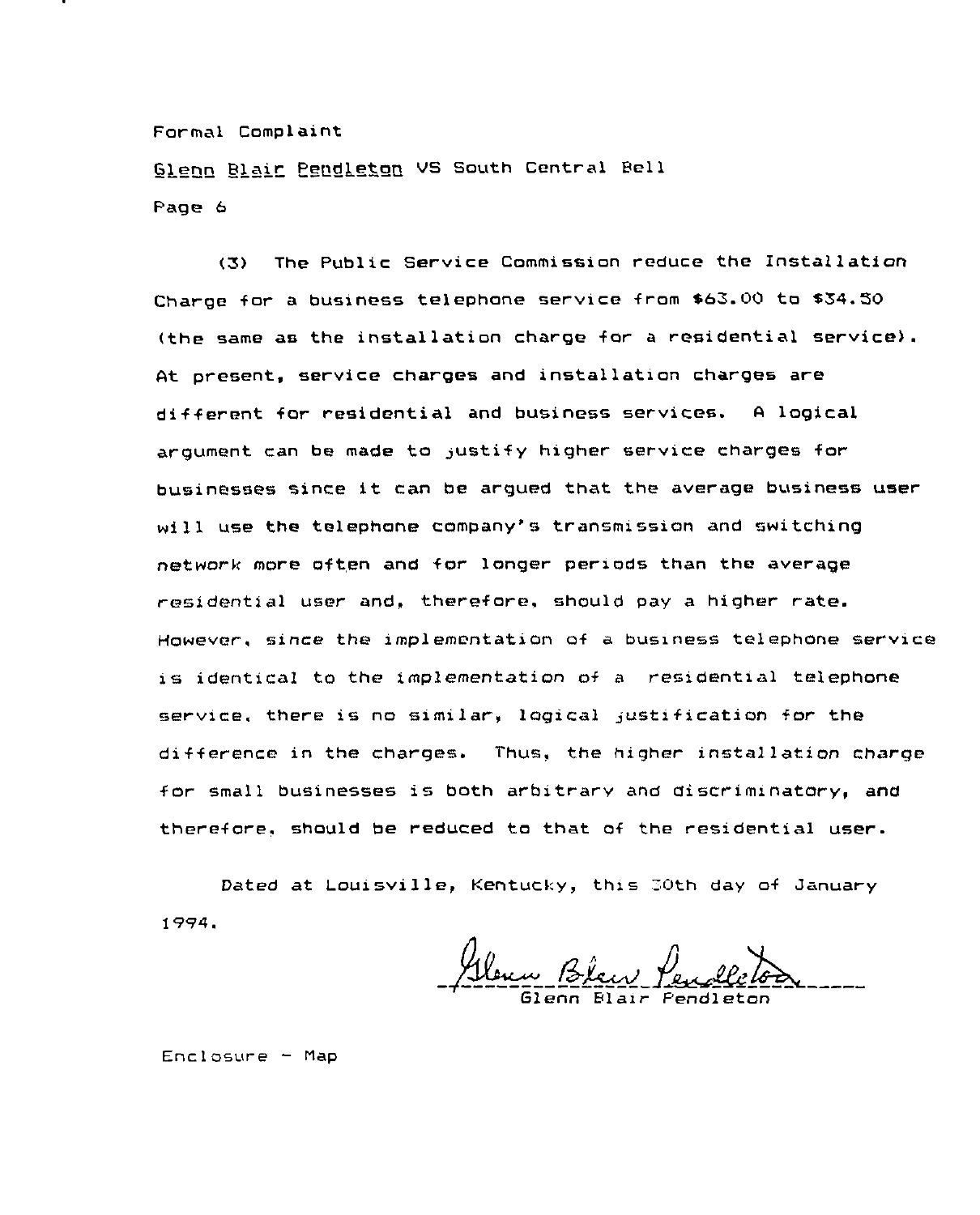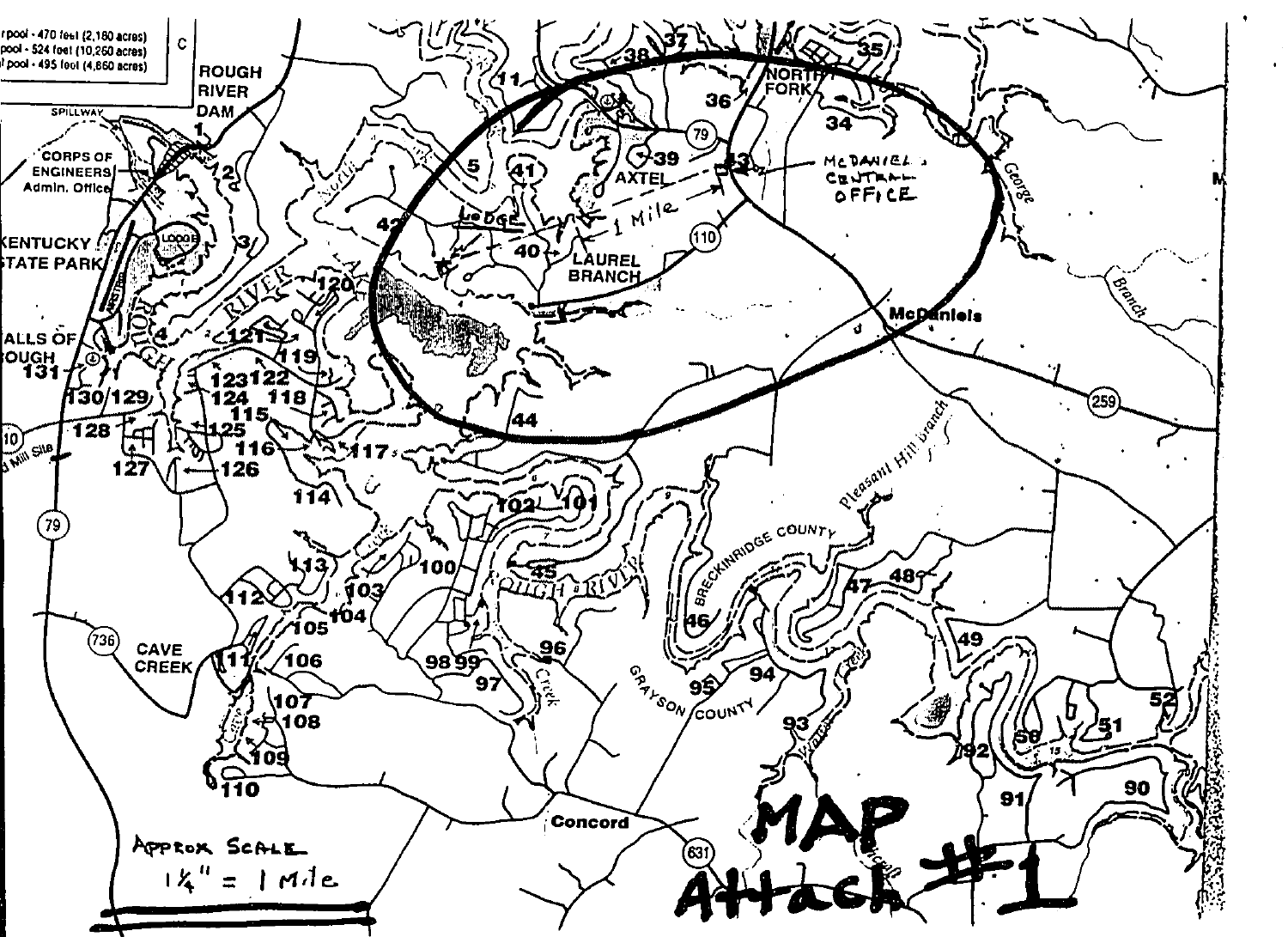January Sl, 1994

**RECEIVED** 

FEB 04 1994

PUBLIC SERVICE **COMMISSION** 

Glenn Blair Pendleton 1352 South First Street Louisville, KY 40208

Commonwealth of Kentucky Public Service Commission 750 Schenkel Lane Post Office Box 615 Frankfort, KY 40602

 $94 - 045$ 

Sirs and Madam:

Enclosed are eleven (li) copies of my formal complaint against South Central Bell.

I have been a telecommunications engineer for over 30 years. As such, I have designed everything from telephone and data circuits to complex local, natianal and international voice, data and vidio networks. These networks utilised state-of-the-art technology, techniques and equipment. I have designed telephone circuits using exchange cable pairs and I have designed national networks that included the use of satellite derived circuits for interswitch trunking. I have been a consultant for Federal and State Governments, the Telecommunications Branch of the Australian Postal. Service as well as dozens of private companies in the United States, Australia, Canada and France. In addition, I have held corporate telecommunications positions from beginning engineer to Vice President of Engineering and Operations. Therefore, I think you will agree that I have sufficient knowledge of telephone company facilities, equipment, installation and operation to know what can and can't be done and when <sup>I</sup> am being treated unjustly.

Over the years I have had to deal with a lot of communications problems, but without a doubt one of the most frustrating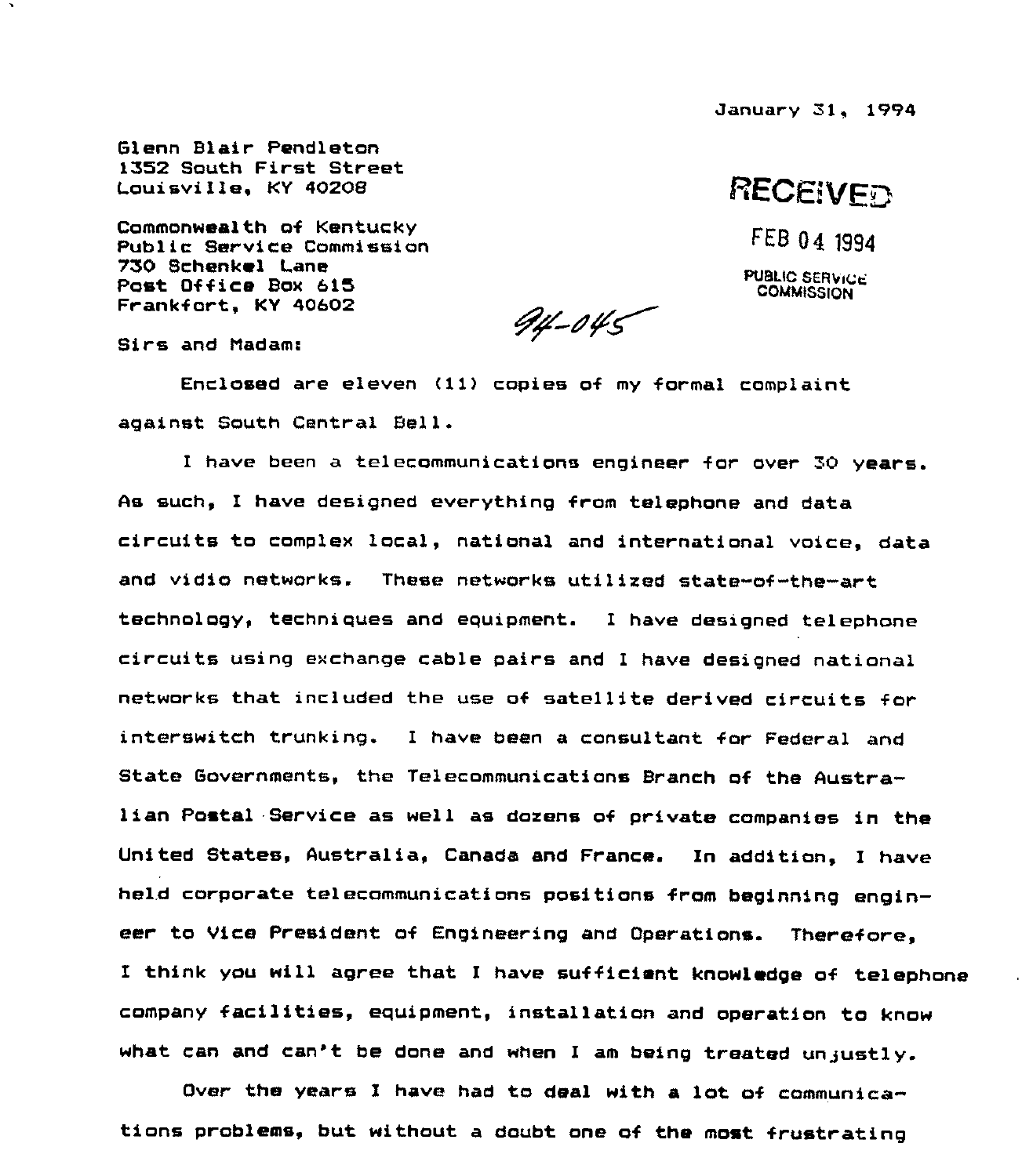companies <sup>I</sup> have had to deal with is South Central Bell. The company has an army of clerks. They handle routine tasks well but when something goes wrong, they seem to set up smoke screens instead of solving the problem. For example, the business office wrote a service order in response to my request for them to restore telephone service to a building I purchased on Rough River Lake near McDaniels. On the due date, I drove 70 miles to be there. install a phone and test the service. No one showed. There was no evidence to indicate that anyone had been there. 4fter a few days with no follow-up activity, I had to call the telephone company to find out that the order was to be held for more than 6 months while they installed a new cable. (Where is their planning7 Why didn"t they know they had no spare cable pairs in their existing cables that were serving the fast growing areas around the lake?) When I asked about temporary solutions or the possibility of expediting the implementation of the new cable, the only persons I was allowed to talk to were the clerks, the supervisor of the clerks, and the supervisor of the supervisors of the clerks. They, in turn, were supposed to investigate the problem and offer solutions but none of them contributed anything to the understanding or the solution of the problem. The field engineer for the area called once when I was not at home, but when I called him (I had to get his number informally), <sup>I</sup> got an answering (voice mail) machine and he never returned my call.

It took me two months to get the Telephone Company to admit they were not going to do anything to expedite my service. To this

 $\rightarrow -\frac{1}{2}$